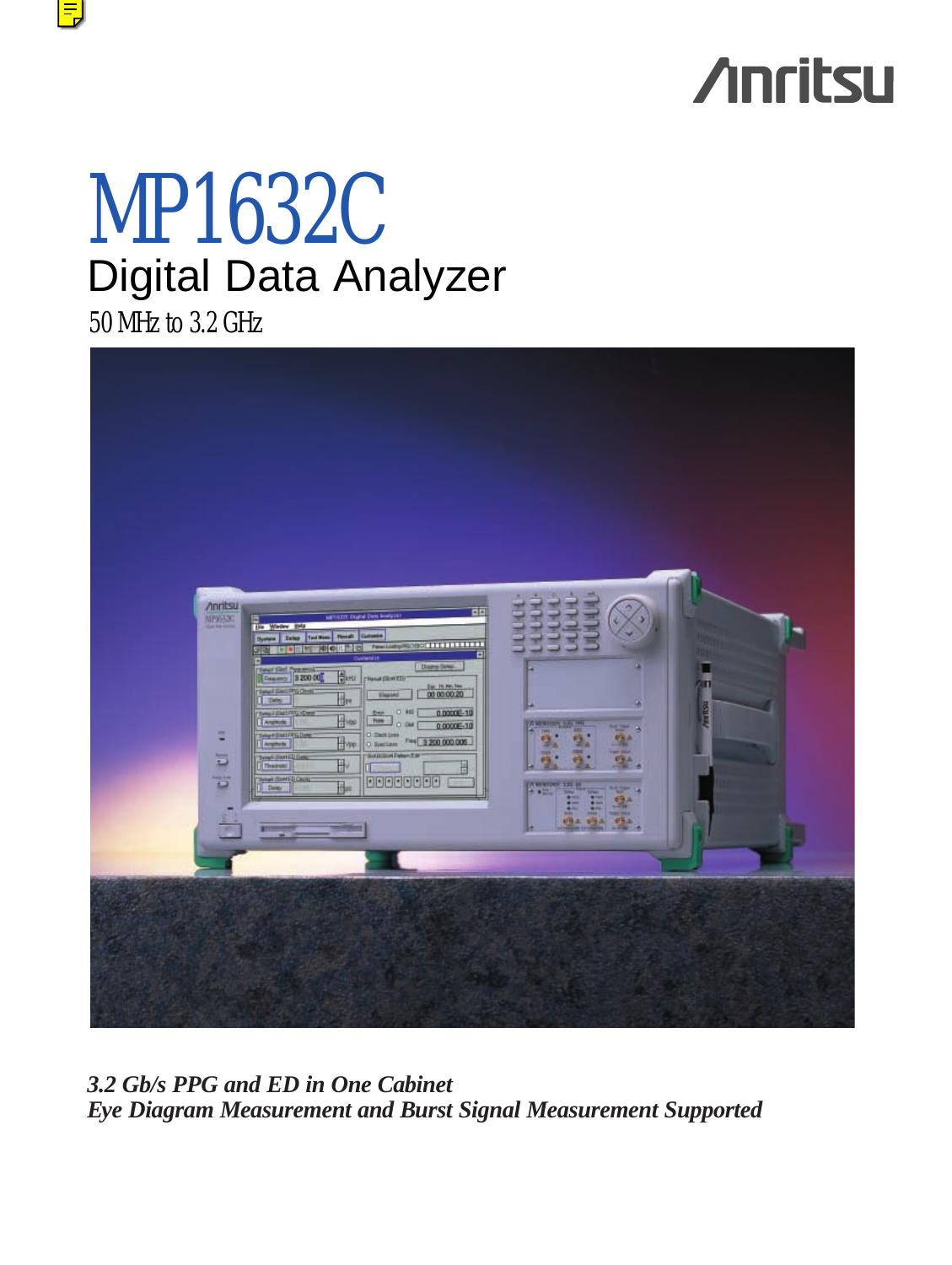**Core networks and computer networks are becoming increasingly rapid**

**as the volume of data transmitted in this multimedia data is growing.** 

**In addition to the STM-16/OC-48 (2.488 Gbit/s), Fibre channel, Giga-bit**

**Ethernet, etc. are being commercialized. Compact and high performance**

**digital data analyzer are required for production inspections of all kinds**

**of digital transmission systems, optical modules, and logic devices.** 

**MX163201A TEXT to MP1632A/C Pattern Conversion Software,** 

**MX163202A MP165X to MP1632A/C Pattern Conversion Software,**

**MX163205A Q and Eye Analysis Software, and MX163206A SDH/**

**SONET Pattern Editor are available as application software.**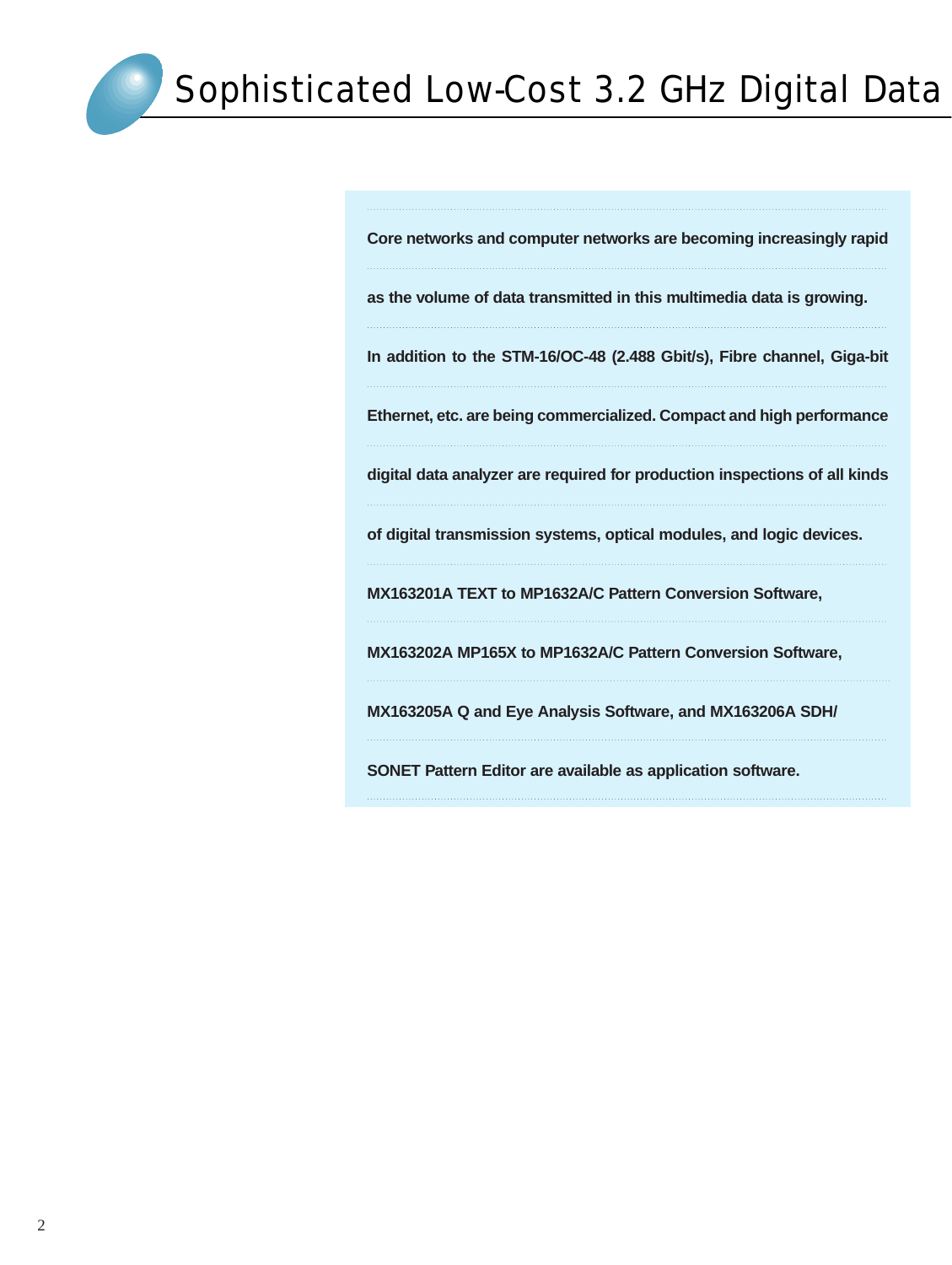# ■Easy to View, Superb Operability

The MP1632C comes with a large color LCD with touch screen. Moreover, it employs Microsoft® Windows® operating system Version 3.1. In addition to the graphic display of measurement results, customized screens enable one-key and one-parameter operation.

# ■High-Quality Pulse Pattern Generator

Programmable patterns of 8 Mbit max, PRBS patterns  $[(2<sup>7</sup>-1)$  to  $(2<sup>31</sup>-1)$ , variable mark ratio], and zero substitution patterns can be generated. Moreover, variable cross-point of data output waveform is also supported.



H: 100 ps/div, V: 1 V/div. MU163220C Output Waveform (3.2 GHz)

# ■Error Detector with Many Functions

High input sensitivity (25 mVp-p\*) and wide phase margin (250 ps\*) performance is provided. The autosearch function enables PRBS pattern search with usual phase and threshold search. Insertion error and omission error can be measured simultaneously.

\*Typical values at 3 Gb/s, PRBS 223–1

# ■Internal synthesizer with High Signal Purity (Option)

Generates highly pure signals with SSB phase noise characteristics of –85 dBc/Hz or less (10 kHz offset).

# ■Support of Various Applications

- ●Testing of SDH/SONET (STM–0, 1, 4, 16/OC–1, 3, 12, 48) devices and modules
- ●Research and development on WDM components, Fibre channels, Giga-bit Ethernet
- ●Evaluation of E/O and O/E module, GaAs IC and highspeed ASIC/FPGAs

#### ■ Eye margin measurement for evaluating waveform quality

Phase margin and threshold margin can be measured using various error rate. Eye diagram display is also supported.



Eye margin



Eye diagram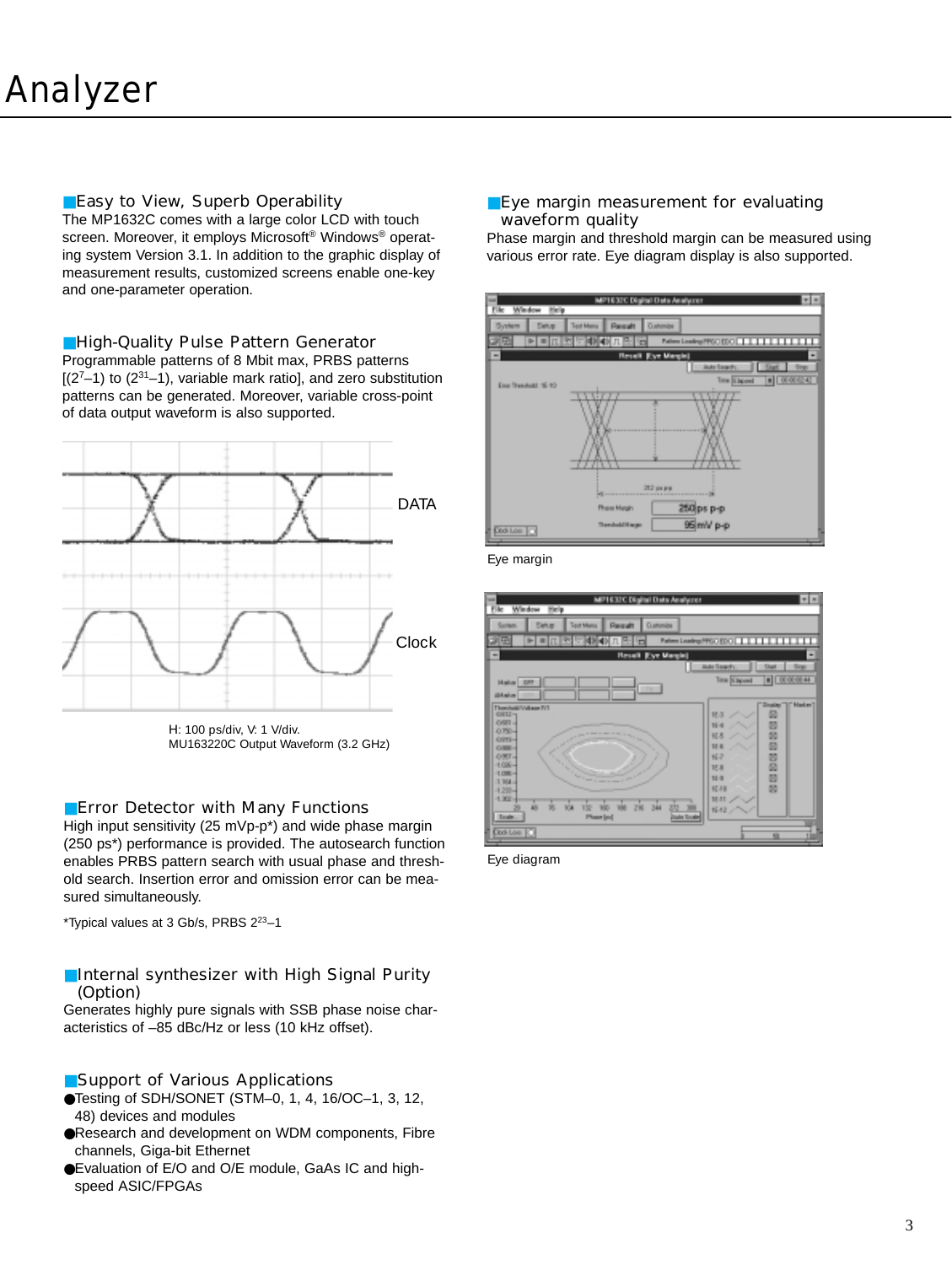# ■Burst Signal Measurement

It is popular to use optical fiber circulating loop for testing long distance transmission. In this case, data signal is burst signal. Pulse Pattern Generator unit can generate burst signals and Error Detector unit can measure BER of input burst signal.



Burst signal measurement for fiber loop test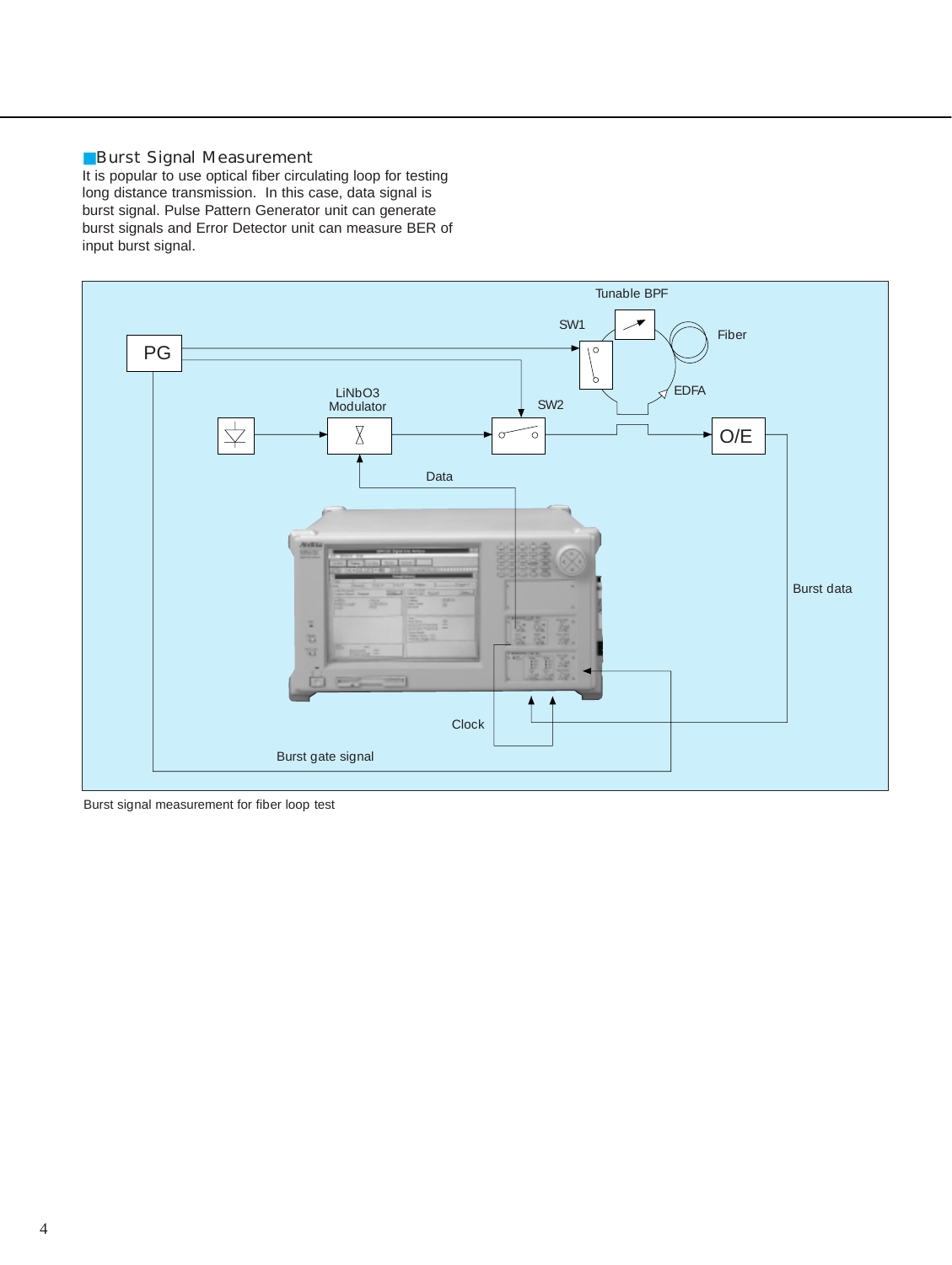# ■One-Key/One-Parameter Operation using Customized Screens

To make measurement settings simpler, the MP1632C has the convenient one-key/one parameter operation used previously in the Anritsu bit error rate test sets, as well as customized screens.



Customized screen

#### ■Easy-to-Use Interface

Useful setting and pattern data can be saved as a file to either 3.5" FD or the large-capacity internal hard disk. In addition, video-out and printer interfaces for displaying screens and measurement results are provided as standard. Moreover, the standard RS-232C I/F, optional GPIB I/F and Ethernet I/F permit the analyzer to be controlled by a host allowing configuration of advanced measurement systems.

### ■ Powerful Pattern Editor Function

The MP1632C pulse pattern generator and error detector PRGM patterns can be edited easily using the keyboard, mouse, or cursor keys. There are two editing modes matching the various applications: Time and table. The Time mode puts time on the horizontal axis and displays the pattern as a horizontal line.The table mode displays the pattern as a memory table image using either binary or hexadecimal code.

|                                      | <b>Pattern Editor</b>                                                                 |                                                                                                            |             |
|--------------------------------------|---------------------------------------------------------------------------------------|------------------------------------------------------------------------------------------------------------|-------------|
| File Edit                            |                                                                                       |                                                                                                            |             |
| 의의선<br>D                             | Display<br>Forward<br><b>Tines</b><br><b>A</b> Wave<br>۰<br>Range<br>Whole Any Direct | Edit Mode<br>Foous<br><b>Mitskips</b><br>Overvice<br>DFF<br><b>Carson</b><br>m<br>1   1   Reverse   Paters | m           |
| a                                    |                                                                                       |                                                                                                            |             |
| E<br>Dunpskob 0<br>$\cdots$ $\cdots$ | $\sim$                                                                                | OK.                                                                                                        | ▣<br>Cancel |

Pattern editor (time mode)

| EditMode<br>Format<br>Focus<br>Marker<br>Display<br>調整す<br>OPF<br>Capz<br>Table<br><b>HEX</b><br><b>Duranezho</b><br>刺<br>٠<br>Range<br>'nА<br>Dieson<br>Raverle!<br>Whole Any<br><b>Partent</b><br>10 34<br>40<br>Ed<br>04 112 120 139 136<br>144 152 160 160 176 194<br>$1-2$<br>33<br>40<br>쁴<br>00080008<br>72<br>42<br>05 O1<br>79<br>13<br>35<br>50<br>BF<br>63<br>000000192<br>42<br>7.8<br><b>DF</b><br>Z3<br>23<br>FA<br>4<br>œ<br>۰<br>ε<br>54<br>œ<br>÷<br>m<br>04<br>а<br>9.<br>000800984<br>DF<br>53<br>w<br>24<br>46<br>đ<br>Fő<br>42<br>ĉ<br>54<br>DЕ<br>v<br>$^{00}$<br>đ<br>œ<br>000000576<br>10<br>10<br>٠<br>3<br><b>DOMINOVAN</b><br>đ<br>97<br>93<br>10<br>78<br>18<br>tэ<br>000800948<br>23<br>÷<br>۰<br>DOMESTI 52<br>000001244<br>73<br>33<br>GO.<br>39<br>ЭE<br>5A<br>32<br>77<br>80<br>72<br>OB<br>50<br>SΠ<br>ľА<br>$^{12}$<br>34<br>94<br>73<br>病<br><b>DOM:153</b><br>000001728<br>CD<br>АT<br>GD.<br>93<br>ЭĽ<br>30 <sub>1</sub><br>0D.<br>w<br>24<br>mont1551<br>16<br>000002112<br>49<br>06<br>000002304<br>œ<br>000002406<br>OB<br>000003588<br>22<br>22<br>22<br>22<br>z<br>22<br>ZP.<br>22<br>22<br>22<br>22<br>Z2<br>22<br>22<br>22 23 33 32<br>32<br>22<br>22<br>23<br>94<br>T3<br>29<br>00 00<br>22<br>22<br>22<br>22 23<br>32<br>22<br>22<br>EG.<br>匠<br>22<br>000002098 |            | Pattern Editor | -- |
|-----------------------------------------------------------------------------------------------------------------------------------------------------------------------------------------------------------------------------------------------------------------------------------------------------------------------------------------------------------------------------------------------------------------------------------------------------------------------------------------------------------------------------------------------------------------------------------------------------------------------------------------------------------------------------------------------------------------------------------------------------------------------------------------------------------------------------------------------------------------------------------------------------------------------------------------------------------------------------------------------------------------------------------------------------------------------------------------------------------------------------------------------------------------------------------------------------------------------------------------------------------------------------------------------------------------|------------|----------------|----|
|                                                                                                                                                                                                                                                                                                                                                                                                                                                                                                                                                                                                                                                                                                                                                                                                                                                                                                                                                                                                                                                                                                                                                                                                                                                                                                                 | Edit<br>W. |                |    |
|                                                                                                                                                                                                                                                                                                                                                                                                                                                                                                                                                                                                                                                                                                                                                                                                                                                                                                                                                                                                                                                                                                                                                                                                                                                                                                                 |            |                |    |
|                                                                                                                                                                                                                                                                                                                                                                                                                                                                                                                                                                                                                                                                                                                                                                                                                                                                                                                                                                                                                                                                                                                                                                                                                                                                                                                 |            |                | Е  |

Pattern editor (table mode)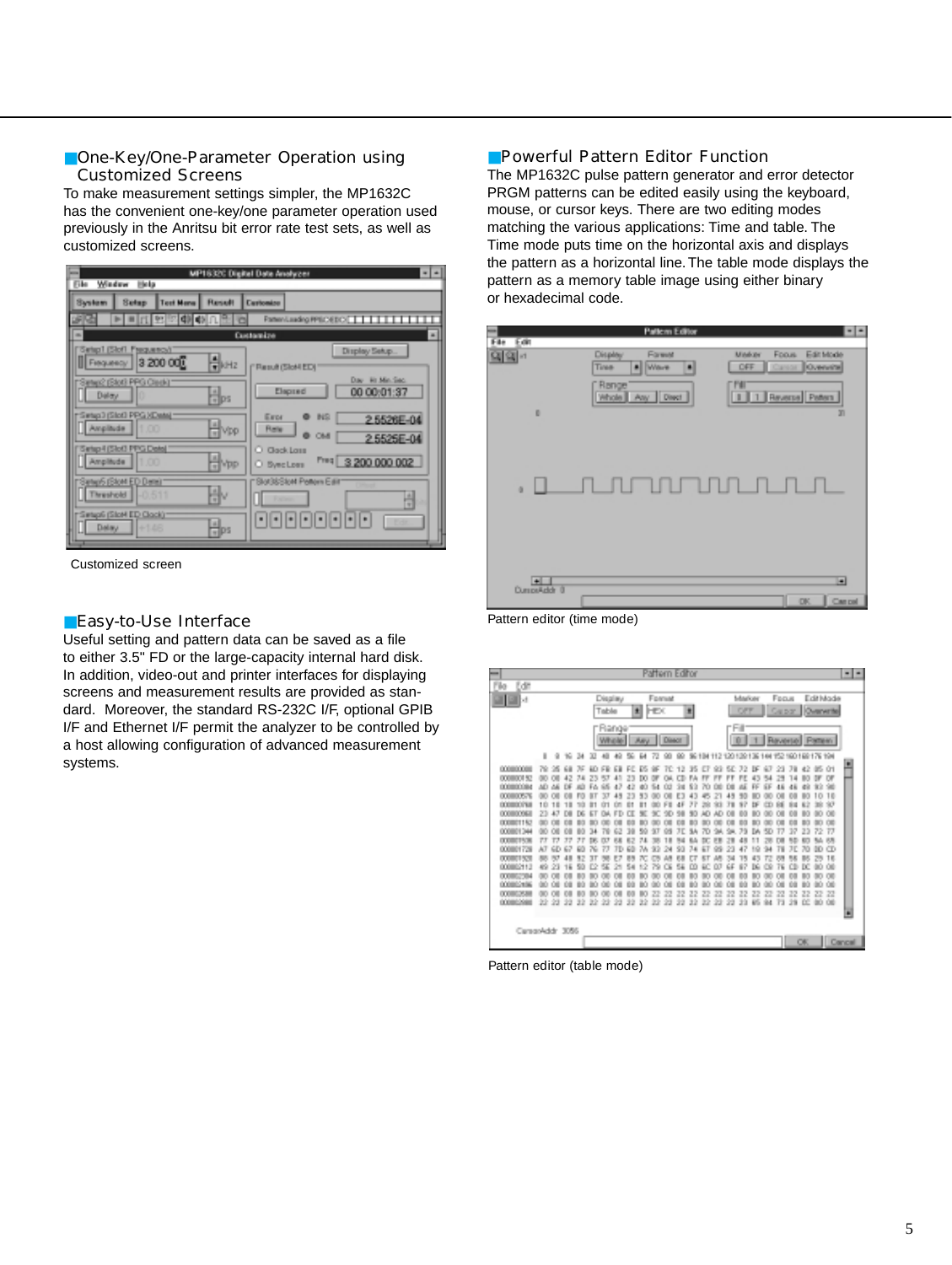# Easy-to-use Large LCD with Touch Panel

The MP1632C can be operated using touch keys, a mouse, a ten-key/rotary encoder, and a

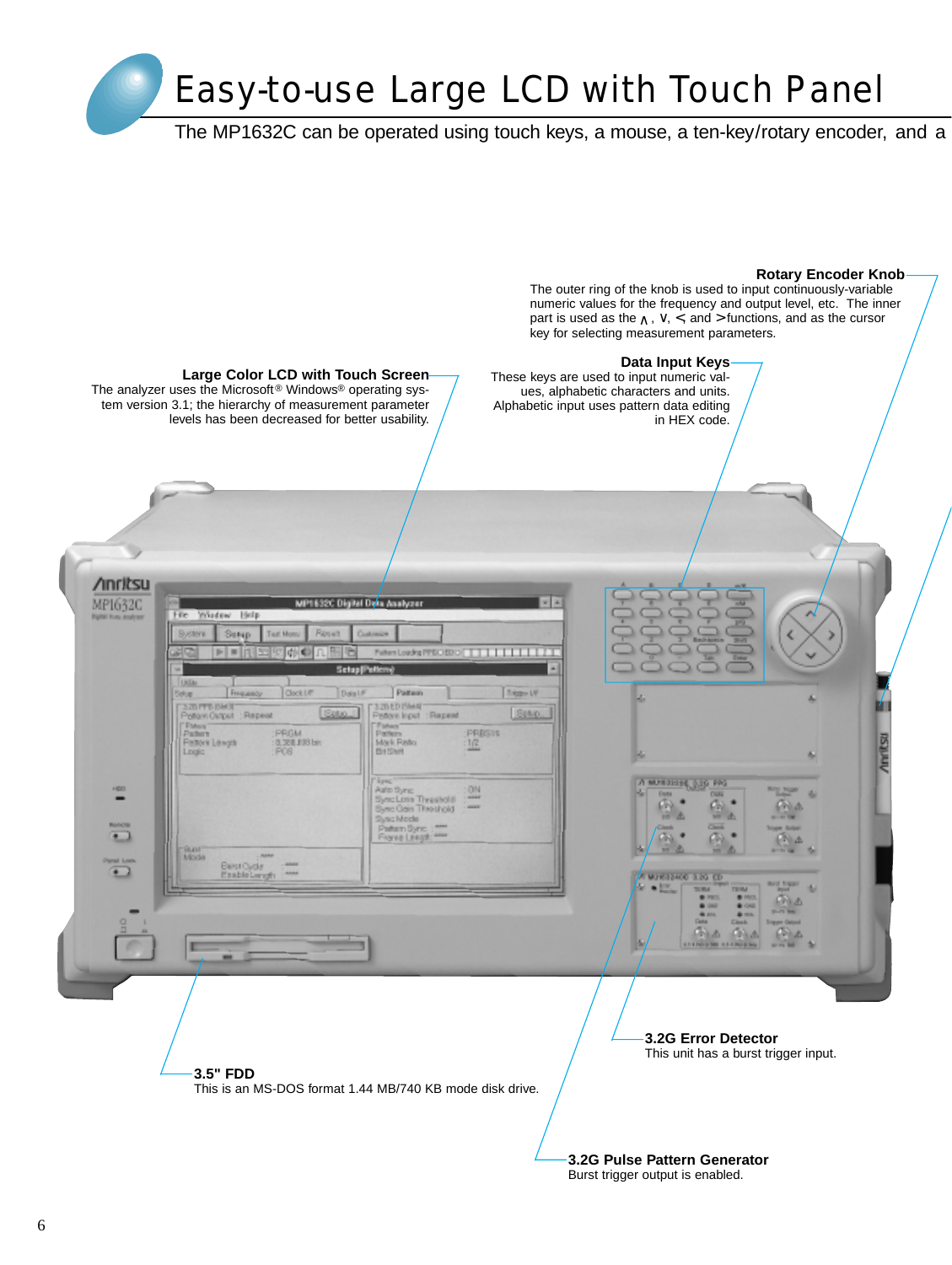keyboard, thus meeting the needs and preferences of all users.



7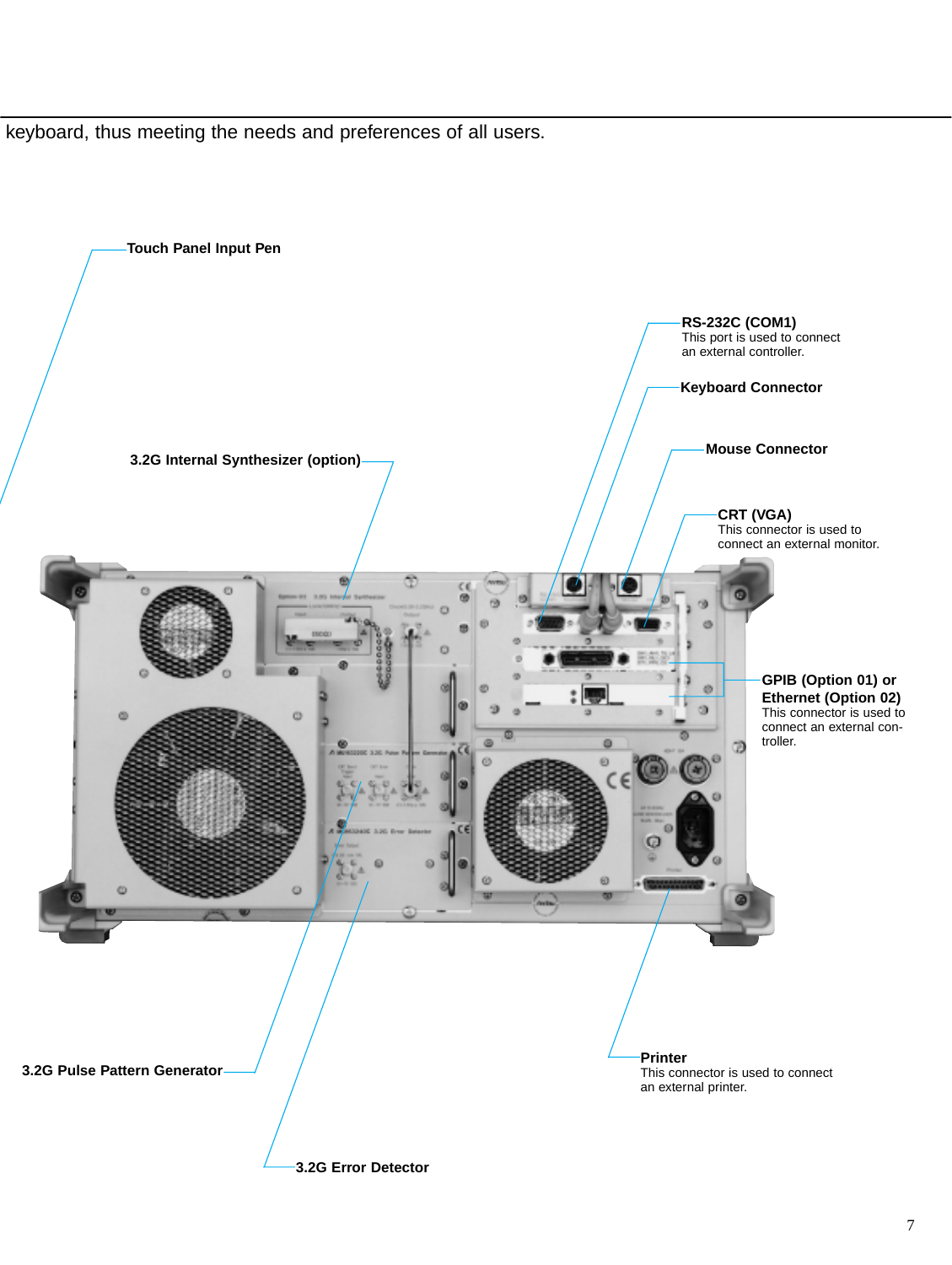

### ■MX163205A Q/Eye Analysis Software

- Eye diagram and eye margin automatic measurement
- Displays a mask figure for the evaluation on the screen
- Q-factor (ITU-T G.976) automatic measurement

| 27 Mil I COVAL & A Eps Analysis Soltman ( & Autor: Flopout) |                                                          |                                             |                            |
|-------------------------------------------------------------|----------------------------------------------------------|---------------------------------------------|----------------------------|
| F&I Dicker<br><b>Constract Film</b>                         | mar.                                                     |                                             |                            |
|                                                             |                                                          |                                             | Integrate the Brand        |
|                                                             | Drayley Last                                             |                                             |                            |
|                                                             | 2001-03-13 15:32:34<br>St bit                            |                                             |                            |
| Хиа. - 0.000 Хиа.   0.900                                   | $-0.0000$ F $-1.0011$ - K<br><b><i>Plan kind</i></b>     | 医日                                          | 214.000V<br>Thomphold      |
| WHE.<br>This 106-11 = Your 100-4 = A                        | 2. mil 2   2. 109 to<br><b>C. Max kurt</b>               | ᇛ                                           | Clock Delay 2 ~17 pm       |
| Enchai Wivelegio/BERL +                                     | MO1632D.0                                                | <b>Brennand A</b>                           |                            |
| $1.10 - 4$                                                  |                                                          |                                             | Moto Mode Firemal          |
|                                                             |                                                          | D Max (dill')<br>40.35                      | Texas 2                    |
|                                                             |                                                          | D.MH ORD                                    | Internal 2                 |
| 3.08-43                                                     |                                                          | <b>39.35</b>                                | Manuel II N                |
|                                                             |                                                          |                                             | MeachEl ED Ligit States    |
| 3.08-6                                                      |                                                          |                                             | <b>PERK 2121-1 W</b>       |
|                                                             |                                                          | 39.76                                       |                            |
| 3.08-0                                                      |                                                          | 50 OB                                       | <b>HIMM Electrical</b>     |
|                                                             |                                                          | $-0.35$                                     | T 62 19 E 140.             |
| $3.08 - 8$                                                  |                                                          | $0 - 8$ at $000$                            | Measure Erns Range         |
| 3.06-9                                                      |                                                          | 28.1%                                       | 62-18 CS-8                 |
| $L = 100 - 345$                                             |                                                          | <b>Number of</b><br><b>Juliet Dieta</b>     | <b>Céousine line Rarge</b> |
|                                                             |                                                          | ×                                           | $  2-10  $<br>$82 - 3$     |
| $L = 11$<br>21.0-10.0-20.00-0-20.00-10.0-                   | <b>15,400 . 00.44.</b><br>■上野<br>18 / 800<br><br>81, 978 |                                             | <b>BUSINESS AT LIE</b>     |
|                                                             |                                                          | <b>Brigated Gilbage 10</b>                  |                            |
| ٠                                                           |                                                          | $\overline{\phantom{a}}$<br>$\sqrt{1}$<br>÷ | <b>John Baumh</b>          |
|                                                             | <b>Infantaced Builds</b>                                 | <b>Entrakation</b>                          | Fall<br>184,508            |
| <b>Makee</b> 1978<br><b>Optimum</b> 1                       | <b>Gatheree VIA Dettem</b>                               | Tup                                         | <b>Q Minorconnitional</b>  |
| 1.0753E-2094<br>39.EL                                       | 49.0941                                                  | 57.37                                       | PRINT BUT INTER            |
|                                                             |                                                          |                                             |                            |

#### ■MX163206A SDH/SONET Pattern Editor

- Support OC-1 (STM-0) to OC-48c (STM-1bc) mapping
- Alarm addition (OOF, LOF, MS-AIS, REI, RDI)
- BIP error addition (B1, B2, B3)
- Support "no frame" pattern

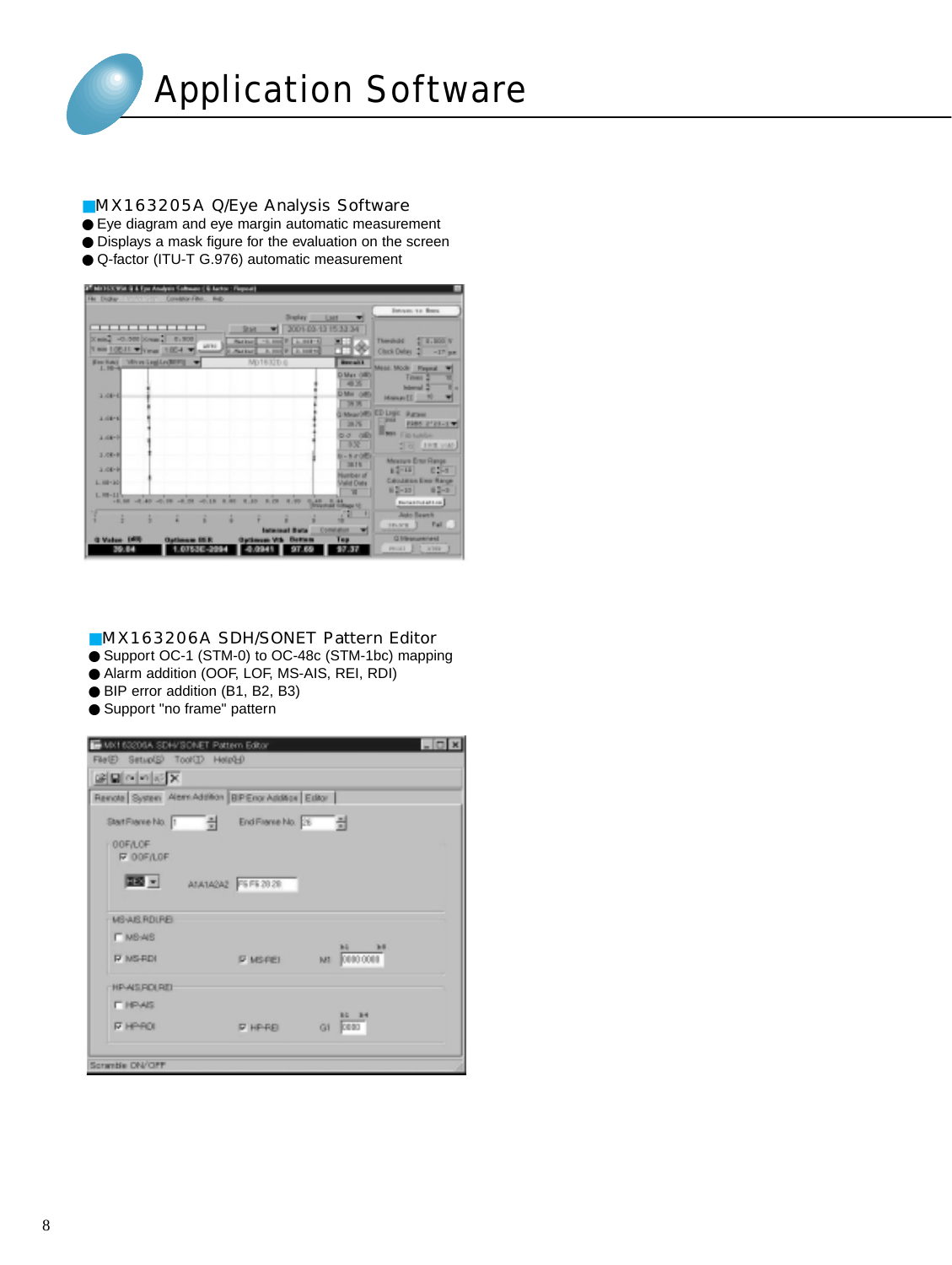# Specifications

# ●**MU163220C 3.2G Pulse Pattern Generator**

| <b>Operating frequency</b>          | 10 MHz to 3.2 GHz (50 MHz to 3.2 GHz when using MP1632C-03 3.2G Internal Synthesizer)                                                                                                                                                                                                                                                                                                                                                                                                                                                                                                |
|-------------------------------------|--------------------------------------------------------------------------------------------------------------------------------------------------------------------------------------------------------------------------------------------------------------------------------------------------------------------------------------------------------------------------------------------------------------------------------------------------------------------------------------------------------------------------------------------------------------------------------------|
| <b>External clock input</b>         | 0.5 to 2 Vp-p (<0.5 GHz: square wave, ≥0.5 GHz: square wave or sine wave, 50% duty cycle)                                                                                                                                                                                                                                                                                                                                                                                                                                                                                            |
| <b>Generation pattern</b>           | Pseudo random pattern (PRBS)<br>Pattern length: 2 <sup>n</sup> -1 (n: 7, 9, 11, 15, 20, 23, 31)<br>Mark ratio: 1/2, 1/4, 1/8, 0/8, 1/2, 3/4, 7/8, 8/8<br>AND bit shift upon mark ratio setting: 1, 3 bits<br>Data pattern<br>Data length: 2 to 8,388,608 bits<br>Zero substitution pattern<br>Continuous 0 bit length: 1 to (pattern length - 1) bits<br>Pattern length: 2 <sup>n</sup> (n: 7, 9, 11, 15)<br>Error insertion<br>Error ratio: 10 <sup>-n</sup> (n: 3, 4, 5, 6, 7, 8, 9), single error<br>External error input: Provided                                               |
| Data output                         | Number of outputs: 2 (DATA/DATA, independent)<br>Amplitude: 0.5 to 2 Vp-p (10 mV steps)<br>Offset voltage<br>$V_{OH}$ :-2 to +2 V (5 mV steps)<br>Display: $V_{OH}$ , $V_{TH}$ , and $V_{OL}$ selectable<br>Rise/fall time: ≤80 ps (10% to 90% of amplitude)<br>Pattern jitter: ≤30 psp-p<br>Waveform distortion: 10% or 0.1 V of amplitude, whichever is greater<br>Load impedance: 50 $\Omega$ (with back termination)<br>Connector: SMA<br>DATA/DATA tracking:<br>DATA amplitude and offset voltage can be set to same value as DATA.<br>Crosspoint adjustment function: Provided |
| <b>Clock output</b>                 | Number of output: 2 (CLOCK/CLOCK, independent)<br>Amplitude: 0.5 to 2 Vp-p (10 mV steps)<br>Offset voltage<br>$V_{OH}$ : -2 to +2 V (5 mV steps)<br>Display: $V_{OH}$ , $V_{TH}$ , and $V_{OL}$ selectable<br>Rise/fall time: ≤80 ps (10% to 90% of amplitude)<br>Load impedance: 50 $\Omega$ (with back termination)<br>Connector: SMA<br>Clock delay: $-1$ to $+1$ ns (2 ps steps)                                                                                                                                                                                                 |
| <b>External burst trigger input</b> | Input level: 0/-1 V, connector: SMA                                                                                                                                                                                                                                                                                                                                                                                                                                                                                                                                                  |
| Internal burst signal               | Burst cycle: 2 µs to 50 ms (1 µs steps)<br>Enable length: 1 $\mu s$ to 49.999 ms (1 $\mu s$ steps)                                                                                                                                                                                                                                                                                                                                                                                                                                                                                   |
| <b>Burst trigger output</b>         | Output level: 0/-1 V, connector: SMA                                                                                                                                                                                                                                                                                                                                                                                                                                                                                                                                                 |
| Sync signal output                  | Number of outputs: 1 (1/8 clock, variable pattern synchronization output selectable)<br>Output level: 0/-1 V<br>Connector: SMA                                                                                                                                                                                                                                                                                                                                                                                                                                                       |
| <b>Operating temperature</b>        | $+5$ to $+45^{\circ}$ C                                                                                                                                                                                                                                                                                                                                                                                                                                                                                                                                                              |
| <b>Power</b>                        | ≤200 VA                                                                                                                                                                                                                                                                                                                                                                                                                                                                                                                                                                              |
| <b>Dimensions and mass</b>          | 232 (W) x 49 (H) x 449 (D) mm, ≤4.5 kg                                                                                                                                                                                                                                                                                                                                                                                                                                                                                                                                               |

# ●**MU163240C 3.2G Error Detector**

| <b>Operating frequency</b> | 10 MHz to 3.2 GHz                                                                                                                                                                                                                                                                                                       |  |
|----------------------------|-------------------------------------------------------------------------------------------------------------------------------------------------------------------------------------------------------------------------------------------------------------------------------------------------------------------------|--|
| Data input                 | Input waveform: NRZ<br>Input voltage: 0.5 to 4 Vp-p<br>Variable threshold voltage: $-4$ to $+4$ V (1 mV steps)<br>Termination: Connected to GND, $-2$ V or $+3$ V via 50 $\Omega$<br>Connector: SMA                                                                                                                     |  |
| <b>Clock input</b>         | Input waveform: Square wave (<0.5 GHz), square wave or sine wave (≥0.5 GHz), duty: 50%<br>Input amplitude: 0.5 to 4 Vp-p<br>Variable input delay: $-1$ to $+1$ ns (2 ps steps)<br>Polarity inversion: POS/NEG inversion selectable<br>Termination: Connected to GND, $-2$ V or $+3$ V via 50 $\Omega$<br>Connector: SMA |  |
| Auto search function       | Phase, threshold, PRBS pattern (allowed if the mark ratio is between 1/8 and 7/8)                                                                                                                                                                                                                                       |  |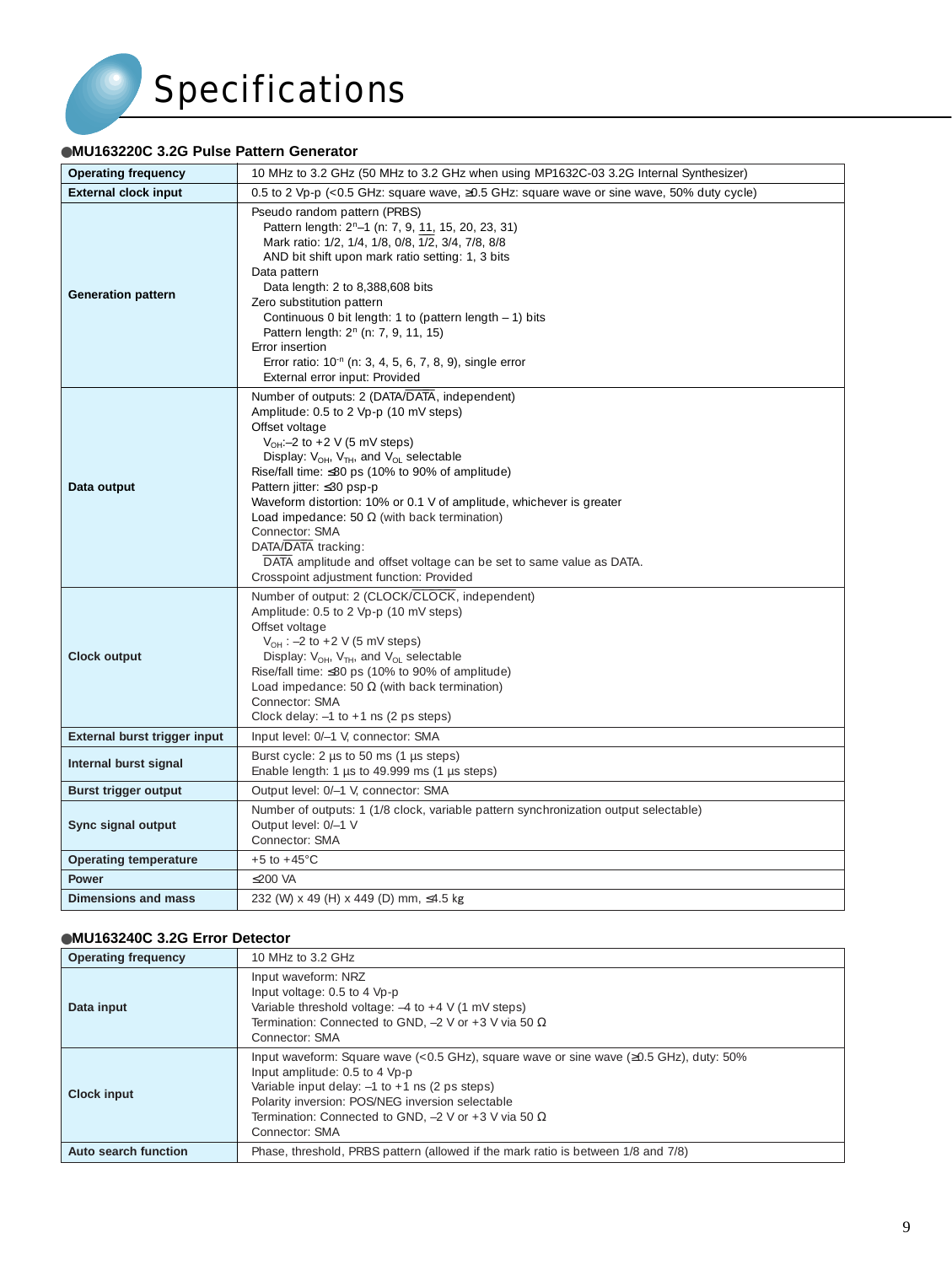| <b>Receive pattern</b>                    | Pseudo random pattern (PRBS)<br>Pattern length: 2 <sup>n</sup> - 1 (n: 7, 9, 11, 15, 20, 23, 31)<br>Marker ratio: 1/2, 1/4, 1/8, 0/8, 1/2, 3/4, 7/8, 8/8<br>AND bit shift upon marker ratio setting: 1, 3 bits<br>Data pattern<br>Data length: 2 to 8,388,608 bits<br>Zero substitution pattern<br>Continuous 0 bit length: 1 to (pattern length - 1) bits |
|-------------------------------------------|------------------------------------------------------------------------------------------------------------------------------------------------------------------------------------------------------------------------------------------------------------------------------------------------------------------------------------------------------------|
|                                           | Pattern length: 2 <sup>n</sup> (n: 7, 9, 11, 15)                                                                                                                                                                                                                                                                                                           |
| Sync mode                                 | Normal, frame                                                                                                                                                                                                                                                                                                                                              |
| <b>Sync threshold</b>                     | AUTO or 10 <sup>-n</sup> (n: 2, 3, 4, 5, 6, 7, 8)                                                                                                                                                                                                                                                                                                          |
| <b>Error detection mode</b>               | Omission, insertion, total                                                                                                                                                                                                                                                                                                                                 |
| <b>Measurement items</b>                  | Error rate: 0.0000 x 10 <sup>-16</sup> to 1.0000 x 10 <sup>0</sup><br>Number of errors: 0 to 9.9999 x 10 <sup>16</sup><br>Error interval (async): 0 to 9999999 (Interval: 100 ms, 1 s)<br>Error free interval (EFI): 0.0000 to 100.0000%<br>Clock frequency: 0.01 to 3.2 GHz (resolution: 1 Hz, accuracy: 10 ppm ±1 kHz)                                   |
| Eye margin measurement<br>function        | Provided                                                                                                                                                                                                                                                                                                                                                   |
| Error performance<br>calculation function | Provided                                                                                                                                                                                                                                                                                                                                                   |
| <b>Measurement channel</b><br>mask        | 1 to 8 channels, each channel settable independently                                                                                                                                                                                                                                                                                                       |
| <b>Error output</b>                       | Number of output: 1 (1/32 bit rate OR error)<br>Output level: 0/-1 V<br>Connector: SMA                                                                                                                                                                                                                                                                     |
| Sync signal output                        | Number of outputs: 1 (switchable among 1/8 clock, fixed pattern sync, sync gain output)<br>Output level: 0/-1 V<br>Connector: SMA                                                                                                                                                                                                                          |
| <b>Burst trigger input</b>                | Input level: 0/-1 V, connector: SMA                                                                                                                                                                                                                                                                                                                        |
| <b>Operating temperature</b>              | $+5^{\circ}$ to $+45^{\circ}$ C                                                                                                                                                                                                                                                                                                                            |
| <b>Power</b>                              | $<$ 250 VA                                                                                                                                                                                                                                                                                                                                                 |
| Dimensions and mass                       | 232 (W) x 54 (H) x 449 (D) mm, ≤5 kg                                                                                                                                                                                                                                                                                                                       |

# ●**MP1632C (Main frame)**

| <b>System environment</b>    | OS: Microsoft <sup>®</sup> Windows <sup>®</sup> operating system version 3.1<br>Display: 10.4 inch, color LCD (touch screen), 640 x 480 dots, 256 colors<br>Printer: Parallel port for external printer (D-sub, 25-pins)<br>Keyboard: 101 type (English), PS/2 (mini DIN 6-pin connector)<br>Mouse: Serial, PS/2 (mini DIN, 6-pin connector)<br>FDD: 2 modes (1.44 MB, 740 KB)<br><b>HDD</b><br>C drive: ≥474 MB (used for system: measurement data, pattern)<br>D drive: ≥30 MB (Not accessible to users, interface: IDE) |
|------------------------------|----------------------------------------------------------------------------------------------------------------------------------------------------------------------------------------------------------------------------------------------------------------------------------------------------------------------------------------------------------------------------------------------------------------------------------------------------------------------------------------------------------------------------|
| <b>Remote control</b>        | RS-232C (standard), GPIB (option): IEEE488.2, Ethernet (option): 10 Base-T                                                                                                                                                                                                                                                                                                                                                                                                                                                 |
| <b>EMC</b>                   | EN61326: 1997/A1: 1998(ClassA),<br>EN6100-3-2: 1995/A2: 1998(ClassA),<br>EN61326: 1997/A1: 1998(Annex A)                                                                                                                                                                                                                                                                                                                                                                                                                   |
| <b>LVD</b>                   | EN61010: 1993/A2: 1995(Installation Category II, Pollution degree2)                                                                                                                                                                                                                                                                                                                                                                                                                                                        |
| Power supply                 | 100 to 120 Vac/200 to 240 Vac, 47.5 to 63 Hz, ≤150 VA                                                                                                                                                                                                                                                                                                                                                                                                                                                                      |
| <b>Operating temperature</b> | $+5^{\circ}$ to $+45^{\circ}$ C                                                                                                                                                                                                                                                                                                                                                                                                                                                                                            |
| Dimensions and mass          | 426 (W) x 221.5 (H) x 451(D) mm, ≤20 kg                                                                                                                                                                                                                                                                                                                                                                                                                                                                                    |

#### ●**3.2G Internal Synthesizer (Option 03)**

| <b>Frequency range</b>    | 50 MHz to 3.2 GHz (1 kHz steps)                                                    |
|---------------------------|------------------------------------------------------------------------------------|
| <b>Frequency accuracy</b> | $\pm 2$ ppm                                                                        |
| SSB phase noise           | $\leq$ -85 dBc/Hz (10 kHz offset, 1 kHz bandwidth)                                 |
| Non-harmonic spurious     | $\leq$ -60 dBc (limited to spurious 10 kHz or more distant from carrier frequency) |
| <b>Power</b>              | ≤50 VA                                                                             |
| <b>Mass</b>               | $≤5$ kg                                                                            |

Microsoft Windows is a registered trademark of Microsoft Corporation in USA and other countries.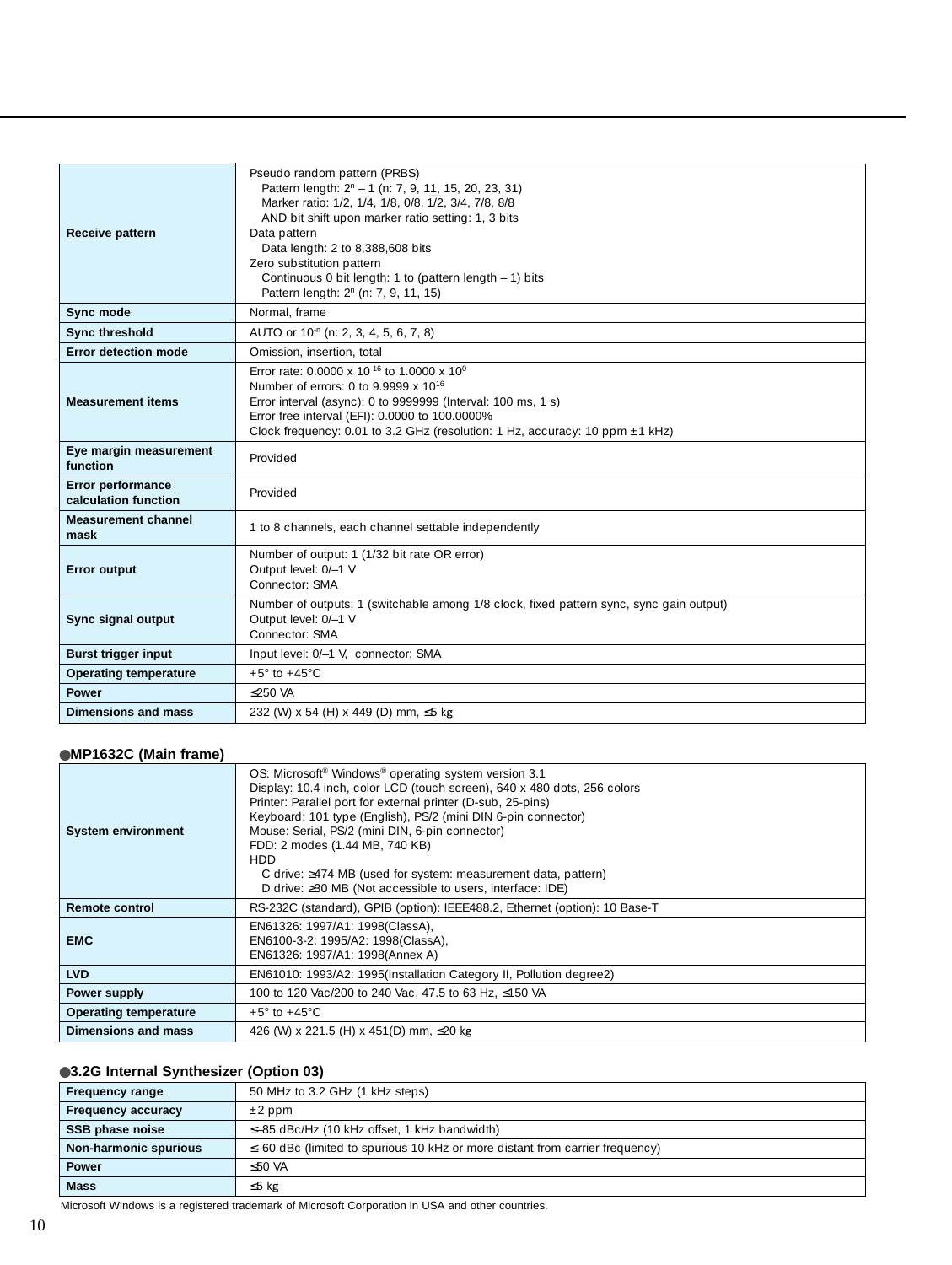#### ●**MX163201A TEXT to MP1632A/C Pattern Conversion Software**

| <b>Required system</b>           | Computer: IBM-PC/AT or full compatible, OS: Windows 3.1/95/98, CPU: Pentium 133 MHz or higher,<br>Memory: 32 MB or more, Hard disk space: 25 MB or more<br>Display<br>Resolution: 640 x 480 or more, Display colors: 256 or more<br>FDD: 3.5-inch (1.44 MB) |
|----------------------------------|-------------------------------------------------------------------------------------------------------------------------------------------------------------------------------------------------------------------------------------------------------------|
| <b>Text file</b>                 | A text file describing the program pattern in hex format (maximum number of characters in a line: 32696 bits<br>including spacesand return characters)                                                                                                      |
| MP1632A/ pattern datafile (PTN)  | All the MP1632A/C set data and patterns (file format for reading/writing on the MP1632A/C main screen)                                                                                                                                                      |
| MP1632A/C pattern clipfile (PCP) | Only patterns (a file format that can be read or written in the MP1632A/C Pattern Editor)                                                                                                                                                                   |

#### ●**MX163202A MP165X to MP1632A/C Pattern Conversion Software**

| <b>Required system</b> | Computer: IBM-PC/AT or full compatible, OS: Windows 3.1/95/98, CPU: Pentium 133 MHz or higher,<br>Memory: 32 MB or more, Hard disk space: 25 MB or more<br>Display<br>Resolution: 640 x 480 or more, Display colors: 256 or more<br>FDD: 3.5-inch (1.2/1.44 MB)                   |
|------------------------|-----------------------------------------------------------------------------------------------------------------------------------------------------------------------------------------------------------------------------------------------------------------------------------|
| Input file             | MP165X program pattern files: MP165X's reading/writing and edit<br>File name: T.PTN (for pulse pattern generator ), R.PTN (for error detector)                                                                                                                                    |
| <b>Output file</b>     | MP1632A/C pattern data file (PTN):<br>All the MP1632A/C set data and patterns (file format for reading/writing on the MP1632A/C main screen)<br>MP1632A/C pattern clip file (PCP): Only patterns (File format that can be read or written in the MP1632A/C's pat<br>tern editor.) |

Note: Since the FD format of MP165X is 1.2 MB, the PC must read 1.2 MB format FD.

#### ●**MX163205A Q and Eye Analysis Software**

| <b>Required system</b> | Computer: IBM-PC/AT or full compatible, OS: Windows 95/98/NT, CPU: Pentium 166 MHz or higher,<br>Memory: 64 MB or more, Hard disk space: 100 MB or more,<br>GPIB: National Instruments made GPIB interface (PCMCIA-GPIB or AT-GPIB/TNT series boards are recommended.)<br>Display<br>Resolution: 800 x 600 or more, Display colors: 256 or more<br>*If two or more applications are running simultaneously, operation cannot be quaranteed.                                                                                                                                                                                                                                                                                                                                                                                                                                                                                                                                                             |
|------------------------|---------------------------------------------------------------------------------------------------------------------------------------------------------------------------------------------------------------------------------------------------------------------------------------------------------------------------------------------------------------------------------------------------------------------------------------------------------------------------------------------------------------------------------------------------------------------------------------------------------------------------------------------------------------------------------------------------------------------------------------------------------------------------------------------------------------------------------------------------------------------------------------------------------------------------------------------------------------------------------------------------------|
| <b>Function</b>        | Measurement frequency: 1 to 3.2 GHz<br>Measurement patterns: PRGM, PRBS 7, 9, 11, 15, 20, 23, 31<br>Pattern format: Continuous/burst (To be synchronized within 1 s)<br>Eye margin measurement<br>Measurement resolution (threshold): 1 to 10 mV (1 mV steps), Measurement resolution (phase): 2 to 10 ps (2 ps steps),<br>Measurement rate: E-2 to E-15<br>Eye diagram measurement<br>Measurement resolution (phase): 2 to 10 ps (2 ps steps)<br>Measurement rate: E-2 to E-15 (actual measurement), E-3 to E-12 (estimate measurement)<br>Display rate: E-2 to E-15 (actual measurement), E-2 to E-4915 (estimate measurement)<br>Mask test judgment rate: E-2 to E-15<br>Q factor measurement<br>Measurement style: Multiple measurements at fixed phase/phase vs. Q factor measurements<br>Bit error rate range: Upper limit at E-3 to E-5, lower limit at E-7 to E-12<br>Minimum error count (measurement accuracy): 1, 10, 100, 1000<br>Vth shift width: Automatic, fixed (1 to 10 mV/1 mV steps) |

#### ●**MX163206A SDH/SONET Pattern Editor**

| <b>Required system</b> | Computer: IBM-PC/AT or full compatible, CPU: Pentium 200 MHz or higher, OS: Windows 95/98/NT, Memory: 64 MB or more<br>Display<br>Resolution: 800 x 600 or more; Display colors: 256 or more<br>FDD: 3.5-inch (1.44 MB), Hard disk space: 100 MB or more,<br>GPIB: National Instruments made GPIB interface (PCMCIA-GPIB or AT-GPIB/TNT series boards are recommended.)                                                                                                                                                                                                                                                                                                                                                                                                                                                                                    |
|------------------------|------------------------------------------------------------------------------------------------------------------------------------------------------------------------------------------------------------------------------------------------------------------------------------------------------------------------------------------------------------------------------------------------------------------------------------------------------------------------------------------------------------------------------------------------------------------------------------------------------------------------------------------------------------------------------------------------------------------------------------------------------------------------------------------------------------------------------------------------------------|
| <b>Functions</b>       | SDH/SONET pattern editor<br>Mapping: STM-N (N = 1, 4c, 12c, 16c), STS-N SPE (N = 1, 3c, 12c, 48c)<br>Pattern edit: Arbitrary editing of program patterns (PRBS pattern can be inserted in the payload.), time indication, table indication/edit<br>Payload:<br>Free format, ALL 0, ALL 1, PRBS $2 n - 1$ ( $n = 7, 9, 11, 15, 20, 20z, 23, 31$ ) Pattern repetition up to the length of all frames<br>CID pattern: Available<br>Frame repetition : Maximum 26 frames<br>Alarm addition:<br>Alarm addition conforming to SDH/SONET Standard<br>*Items: OOF/LOF, MS-AIS (L-AIS), MS-RDI (L-RDI), MS-REI (L-REI), HP-AIS (P-AIS), HP-REI (P-REI), HP-RDI (P-RDI)<br>BIP error addition: Generates parity errors of B1, B2, and B3<br>B1, B2, and B3 calculation: Available<br>Scramble: Available<br><b>BIP</b> correction: Available<br>OH editor: Available |

Windows is a registered trademark of Microsoft Corporation of the U.S. in the United States and other countries. IBM and AT are Å@registered trademarks of International Business Machines. Pentium is a registered trademark of Intel Corporation. PCMCIA-GPIB and AT-GPIB/TNT are registered trademarks of NationalInstruments.